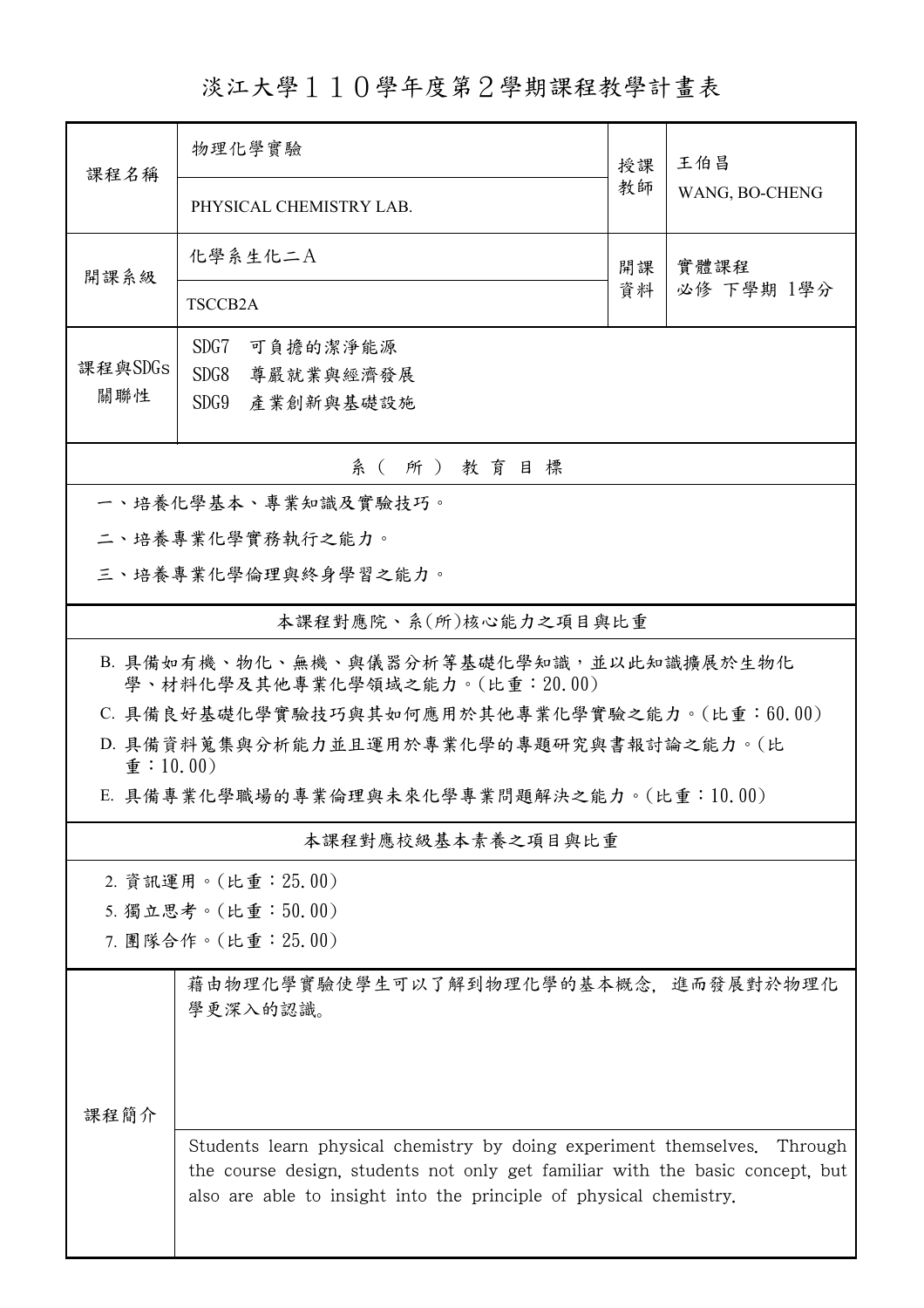## 本課程教學目標與認知、情意、技能目標之對應

將課程教學目標分別對應「認知(Cognitive)」、「情意(Affective)」與「技能(Psychomotor)」 的各目標類型。

一、認知(Cognitive):著重在該科目的事實、概念、程序、後設認知等各類知識之學習。

二、情意(Affective):著重在該科目的興趣、倫理、態度、信念、價值觀等之學習。

三、技能(Psychomotor):著重在該科目的肢體動作或技術操作之學習。

| 序<br>號 | 教學目標(中文)                                  |                                                            |                                              | 教學目標(英文)                                                                                                                                                  |                                     |  |  |
|--------|-------------------------------------------|------------------------------------------------------------|----------------------------------------------|-----------------------------------------------------------------------------------------------------------------------------------------------------------|-------------------------------------|--|--|
|        | 1 1.利用基礎物理化學實驗使學生了<br>解實驗的原理。             |                                                            |                                              | 1. To learn the principle of Physical Chemistry<br>through experimental operation.                                                                        |                                     |  |  |
|        | 2 2.教導學生對於實驗的流程操<br>作,進<br>而訓練學生邏輯推導。     |                                                            |                                              | 2. To train students to develop the ability of logical<br>reasoning through the process of experiment.                                                    |                                     |  |  |
|        | 3 3.學生可以學習到化學領域常用儀<br>器的原理、操作以及其相關應<br>用。 |                                                            |                                              | 3. Students can learn the principles and operational<br>skills of some frequently used instruments in<br>chemistry as well as their related applications. |                                     |  |  |
|        |                                           |                                                            |                                              | 教學目標之目標類型、核心能力、基本素養教學方法與評量方式                                                                                                                              |                                     |  |  |
| 序號     | 日標類型                                      | 院、系(所)<br>核心能力                                             | 校級<br>基本素養                                   | 教學方法                                                                                                                                                      | 評量方式                                |  |  |
| 1      | 認知                                        | <b>BCDE</b>                                                | 257                                          | 講述、討論、實作、體驗                                                                                                                                               | 測驗、實作、報告(含<br>口頭、書面)                |  |  |
| 2      | 認知                                        | <b>BCDE</b>                                                | 257                                          | 講述、實作、體驗                                                                                                                                                  | 作業、討論(含課<br>堂、線上)、實作、報<br>告(含口頭、書面) |  |  |
| 3      | 認知                                        | <b>BCDE</b>                                                | 257                                          | 講述、討論、實作、體驗                                                                                                                                               | 討論(含課堂、線<br>上)、實作、報告(含口<br>頭、書面)    |  |  |
|        | 授課進度表                                     |                                                            |                                              |                                                                                                                                                           |                                     |  |  |
| 週次     | 日期起訖                                      | 內 容 (Subject/Topics)                                       |                                              |                                                                                                                                                           | 備註                                  |  |  |
|        | $111/02/21$ ~<br>111/02/25                |                                                            | Check in (領講義、打掃實驗室;)                        |                                                                                                                                                           |                                     |  |  |
| 2      | 111/02/28<br>111/03/04                    | 講解注意事項                                                     |                                              |                                                                                                                                                           |                                     |  |  |
| 3      | $111/03/07$ ~<br>111/03/11                | Intrinsic Viscosity: Chain Linkage in Polyvinyl<br>Alcohol |                                              |                                                                                                                                                           |                                     |  |  |
| 4      | $111/03/14$ ~<br>111/03/18                | Transference Number                                        |                                              |                                                                                                                                                           |                                     |  |  |
| 5      | $111/03/21$ ~<br>111/03/25                |                                                            | Cryoscopic Determination of Molecular Weight |                                                                                                                                                           |                                     |  |  |
| 6      | $111/03/28$ ~<br>111/04/01                |                                                            | A General Chemical Thermodynamics Experiment |                                                                                                                                                           |                                     |  |  |
|        | $111/04/04$ ~<br>111/04/08                | 教學觀摩週                                                      |                                              |                                                                                                                                                           |                                     |  |  |
|        | $111/04/11$ ~<br>111/04/15                | Hydration of [Co(NH3)5Cl]2+                                |                                              |                                                                                                                                                           |                                     |  |  |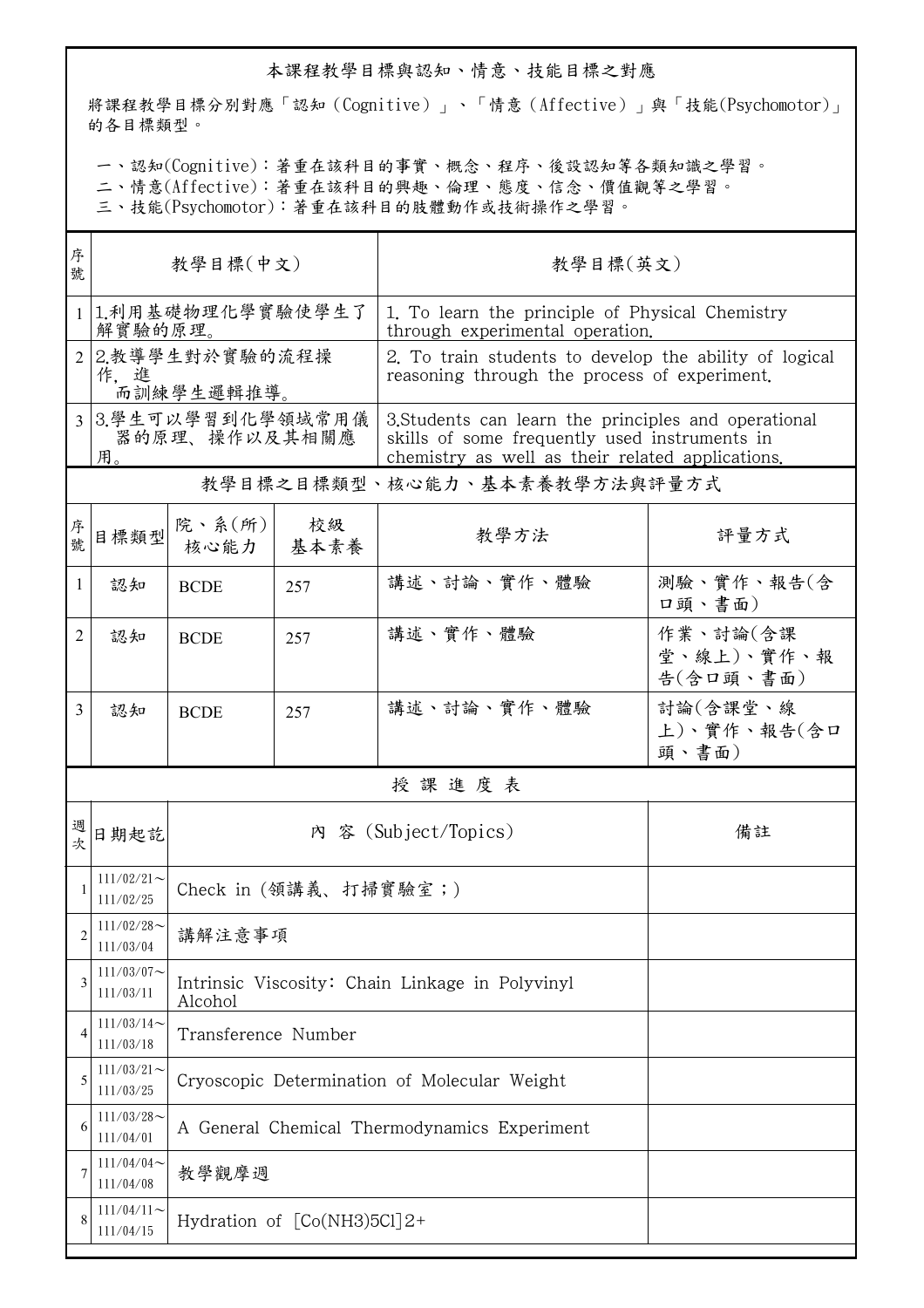| 9            | $111/04/18$ ~<br>111/04/22    | Ferric/Ferro Cyanide 的氧化還原平衡實驗                                                                                                                                                                                                                                                                                                                                                                                                                                                                                                                                                                                                                                                                                                                                                                                                          |                |  |  |
|--------------|-------------------------------|-----------------------------------------------------------------------------------------------------------------------------------------------------------------------------------------------------------------------------------------------------------------------------------------------------------------------------------------------------------------------------------------------------------------------------------------------------------------------------------------------------------------------------------------------------------------------------------------------------------------------------------------------------------------------------------------------------------------------------------------------------------------------------------------------------------------------------------------|----------------|--|--|
| 10           | $111/04/25$ ~<br>111/04/29    | 期中考試週                                                                                                                                                                                                                                                                                                                                                                                                                                                                                                                                                                                                                                                                                                                                                                                                                                   |                |  |  |
| 11           | $111/05/02$ ~<br>111/05/06    | (1)分子螢光、磷光與化學無熱發光光譜 (2)電腦在化學<br>上的應用                                                                                                                                                                                                                                                                                                                                                                                                                                                                                                                                                                                                                                                                                                                                                                                                    |                |  |  |
| 12           | $111/05/09$ ~<br>111/05/13    | Binary Liquid-Vapor Phase Diagram                                                                                                                                                                                                                                                                                                                                                                                                                                                                                                                                                                                                                                                                                                                                                                                                       |                |  |  |
| 13           | $111/05/16 \sim$<br>111/05/20 | Ionic Strength Effect on the of Reduction of<br>Hexacyanoferrate(III) by Ascorbic Acid                                                                                                                                                                                                                                                                                                                                                                                                                                                                                                                                                                                                                                                                                                                                                  |                |  |  |
| 14           | $111/05/23$ ~<br>111/05/27    | Steam Distillation                                                                                                                                                                                                                                                                                                                                                                                                                                                                                                                                                                                                                                                                                                                                                                                                                      |                |  |  |
| 15           | $111/05/30$ ~<br>111/06/03    | 補作週                                                                                                                                                                                                                                                                                                                                                                                                                                                                                                                                                                                                                                                                                                                                                                                                                                     |                |  |  |
| 16           | $111/06/06$ ~<br>111/06/10    | check out                                                                                                                                                                                                                                                                                                                                                                                                                                                                                                                                                                                                                                                                                                                                                                                                                               |                |  |  |
| 17           | $111/06/13$ ~<br>111/06/17    | 實驗期末考                                                                                                                                                                                                                                                                                                                                                                                                                                                                                                                                                                                                                                                                                                                                                                                                                                   |                |  |  |
| 18           | $111/06/20$ ~<br>111/06/24    | 期末考試週                                                                                                                                                                                                                                                                                                                                                                                                                                                                                                                                                                                                                                                                                                                                                                                                                                   |                |  |  |
| 修課應<br>注意事項  |                               |                                                                                                                                                                                                                                                                                                                                                                                                                                                                                                                                                                                                                                                                                                                                                                                                                                         |                |  |  |
| 教學設備         |                               | 其它(實際操作)                                                                                                                                                                                                                                                                                                                                                                                                                                                                                                                                                                                                                                                                                                                                                                                                                                |                |  |  |
| 教科書與<br>教材   |                               | 實驗講義                                                                                                                                                                                                                                                                                                                                                                                                                                                                                                                                                                                                                                                                                                                                                                                                                                    |                |  |  |
| 參考文獻         |                               | 1.D. P. Shoemaker, C. W. Garland, J. I. Steinfeld, and J. W. Nibler,<br>"Experiments in Physical Chemistry". 2.G. W. Ewing, "Instruments Method of<br>Chemical Analysis" 3rd Edition Mc GRAW-HILL, N. Y. 1969, 3.O. F.<br>Steinbach, and C. V. King, "Experiments in Physical Chemistry". 4.Journal of<br>Chemical Education, 5.M. D. Harmony, "Introduction to Molecular Energies and<br>Spectra" Holt, Rinehart and Winston Inc., New York, 1972. 6.Chemistry (The<br>Chinese Chemistry Society, Taiwan) March, 1985, Vol.43, No.1, pa11-a16. 7.D.<br>A. Skoog, and J. J. Leary, "Principle of Instrumental Analysis" 4th Edition<br>Saunders College Publishing, 1992. 8.牟中原和徐子正, "物理化學實驗" 1st. 五南<br>圖書出版公司, 1999. 9.R. M. Roberts, J. C. Gilberts, L. B. Rodewald, and A. S.<br>Wingrove, "Modern Experimental Organic Chemistry". |                |  |  |
|              | 批改作業<br>篇數                    | 篇(本欄位僅適用於所授課程需批改作業之課程教師填寫)<br>20                                                                                                                                                                                                                                                                                                                                                                                                                                                                                                                                                                                                                                                                                                                                                                                                        |                |  |  |
| 學期成績<br>計算方式 |                               | $\%$<br>$\%$<br>◆出席率:<br>◆平時評量:<br>◆期末評量: 30.0 %<br>◆其他〈預報成績: 10% 結報成績:10% 實〉:70.0 %                                                                                                                                                                                                                                                                                                                                                                                                                                                                                                                                                                                                                                                                                                                                                    | $\%$<br>◆期中評量: |  |  |
|              |                               |                                                                                                                                                                                                                                                                                                                                                                                                                                                                                                                                                                                                                                                                                                                                                                                                                                         |                |  |  |